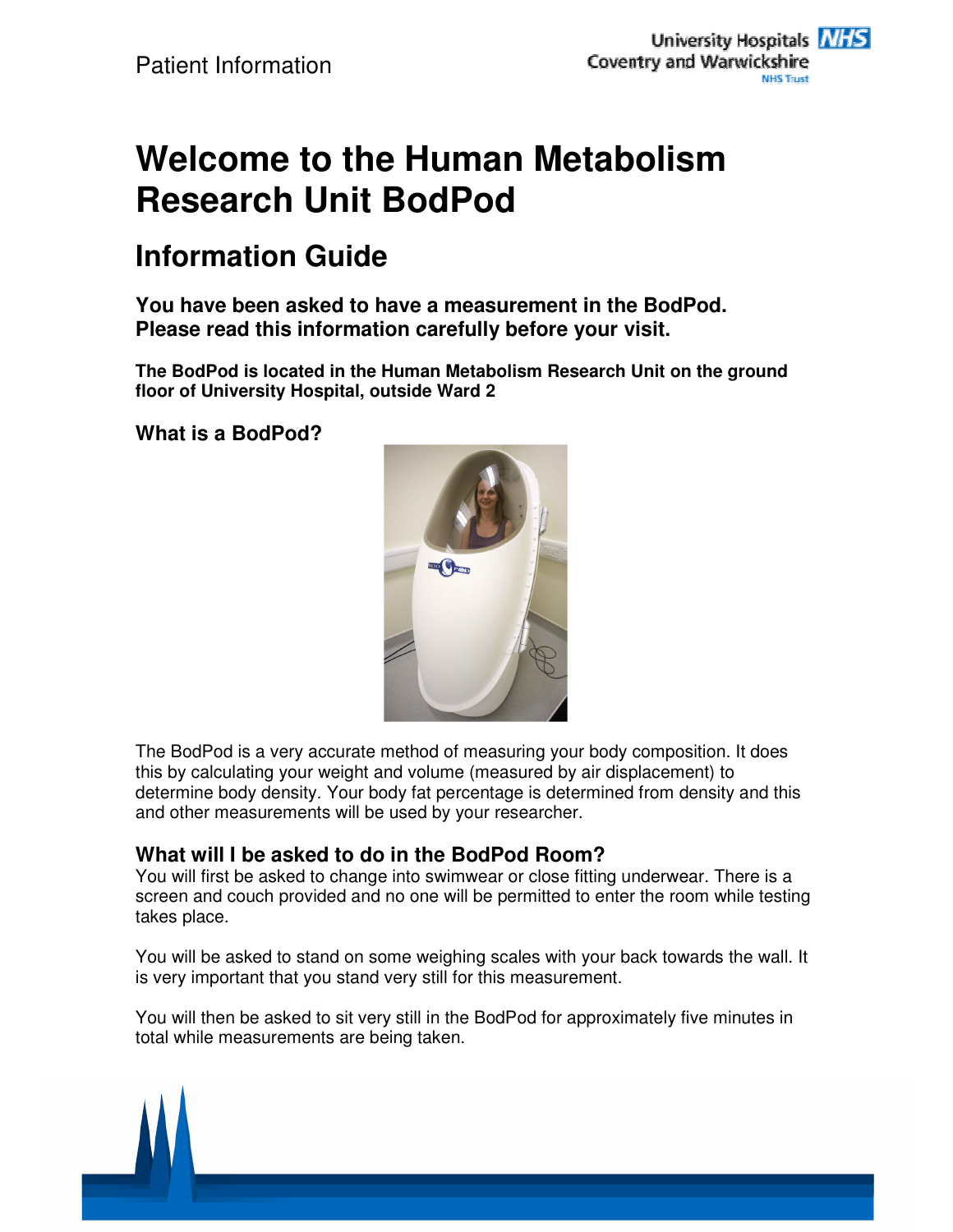## Patient Information

At the end of the test you are free to get dressed and leave the room.

#### **What do I need to wear?**

- Please bring close fitting swimsuit or underwear.
- A cap will be provided to cover your hair

#### **How safe is the Bodpod?**

The BodPod equipment is very safe and used only by those with appropriate training.

The operator will open and close the door several times during the procedure. **Please do not try to help**. **Keep your hands on your lap and away from the door at all times.** 

There is an emergency button if you want the door to open at any time.

The BodPod is very quiet, however, when the door is closed a 'popping' sound can be heard after approximately 30 seconds.



We hope this information will help to prepare you for your visit to the BodPod at the Human Metabolism Research Unit. If you have any further questions, please do not hesitate to contact the staff at the Unit on 024 7696 5621

#### **Comments**

If you have any comments on your visit to the HMRU BodPod then please let your researcher or HMRU staff know. We would like to use your experience to help future users of the Unit.

We look forward to meeting you.